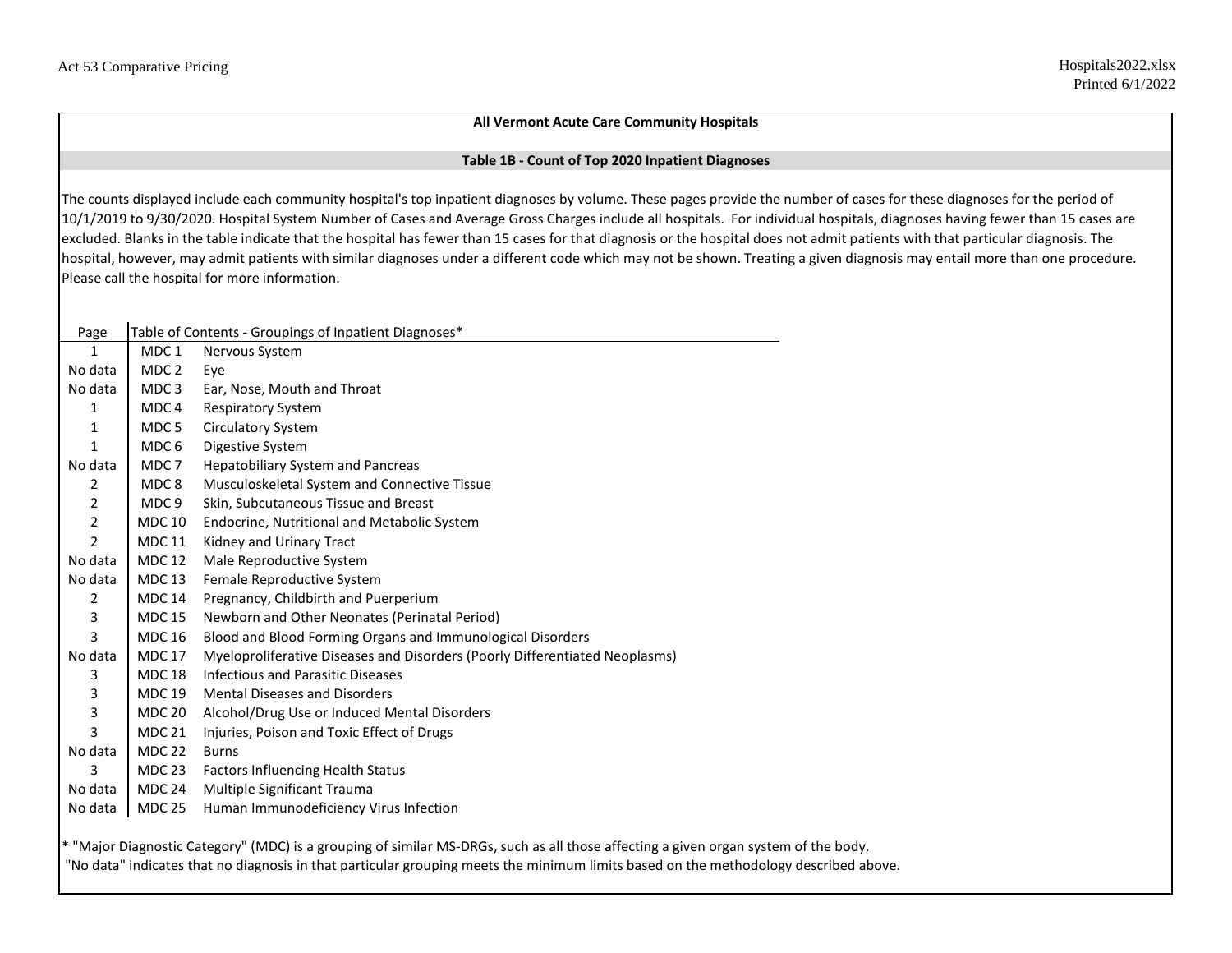| <b>Inpatient Diagnosis</b>                            |                                                         | <b>Hospital System</b><br>Vermont Community Hospitals - Counts Displayed Include Each Hospital's Top Diagnoses By Volume |                                                    |                                       |                                         |                    |                              |                                                    |                               |                              |                                                 |                                       |                             |                                          |                                                  |                         |                                               |
|-------------------------------------------------------|---------------------------------------------------------|--------------------------------------------------------------------------------------------------------------------------|----------------------------------------------------|---------------------------------------|-----------------------------------------|--------------------|------------------------------|----------------------------------------------------|-------------------------------|------------------------------|-------------------------------------------------|---------------------------------------|-----------------------------|------------------------------------------|--------------------------------------------------|-------------------------|-----------------------------------------------|
| <b>MDC</b>                                            | <b>MS-DRG Diagnosis Description</b>                     | System<br>Number of<br>Cases <sup>2</sup>                                                                                | System<br>Average<br>Gross<br>Charges <sup>3</sup> | § Brattleboro<br>Memorial<br>Hospital | Central<br>Vermont<br>Medical<br>Center | Copley<br>Hospital | Gifford<br>Medical<br>Center | Grace<br>Cottage<br>Family<br>Health &<br>Hospital | Mount<br>Ascutney<br>Hospital | North<br>Country<br>Hospital | Northeastern<br>Vermont<br>Regional<br>Hospital | Northwestern<br><b>Medical Center</b> | Porter<br>Medical<br>Center | Rutland<br>Regional<br>Medical<br>Center | Southwestern<br>Vermont<br><b>Medical Center</b> | Springfield<br>Hospital | University of<br>Vermont<br>Medical<br>Center |
|                                                       | MDC 1: Diseases and Disorders of the Nervous System     |                                                                                                                          |                                                    |                                       |                                         |                    |                              |                                                    |                               |                              |                                                 |                                       |                             |                                          |                                                  |                         |                                               |
| 57                                                    | Degenerative nervous system disorders w/o MCC           | 334                                                                                                                      | \$57,559                                           |                                       |                                         |                    |                              |                                                    | 40                            |                              |                                                 |                                       |                             |                                          |                                                  |                         | 237                                           |
| 65                                                    | Stroke with CC or TPA in 24 hrs                         | 479                                                                                                                      | \$33,282                                           |                                       | 25                                      |                    |                              |                                                    | 43                            |                              |                                                 | 26                                    |                             | 63                                       | 33                                               | 19                      | 203                                           |
| 101                                                   | Seizures w/o MCC                                        | 260                                                                                                                      | \$22,254                                           |                                       | 21                                      |                    |                              |                                                    |                               |                              |                                                 |                                       |                             | 20                                       |                                                  |                         | 179                                           |
|                                                       | MDC 4: Diseases and Disorders of the Respiratory System |                                                                                                                          |                                                    |                                       |                                         |                    |                              |                                                    |                               |                              |                                                 |                                       |                             |                                          |                                                  |                         |                                               |
| 177                                                   | Resp infect/inflam w MCC                                | 298                                                                                                                      | \$32,322                                           |                                       | 27                                      |                    |                              |                                                    |                               |                              |                                                 | 31                                    |                             | 47                                       | 50                                               |                         | 108                                           |
| 178                                                   | Respiratory infections & inflammation with CC           | 133                                                                                                                      | \$28,422                                           |                                       |                                         |                    |                              |                                                    |                               |                              |                                                 |                                       |                             | 18                                       | 17                                               |                         | 44                                            |
| 189                                                   | Pulmonary edema & respiratory failure                   | 688                                                                                                                      | \$27,178                                           | 21                                    | 124                                     | 38                 |                              |                                                    |                               | 15                           |                                                 | 18                                    | 19                          | 57                                       | 44                                               | 30                      | 288                                           |
| 190                                                   | Chronic lung disease (emphysema) with MCC               | 476                                                                                                                      | \$21,996                                           | 32                                    | 17                                      | 18                 | 17                           |                                                    |                               |                              | 18                                              | 66                                    |                             | 99                                       | 68                                               |                         | 105                                           |
| 191                                                   | Chronic lung disease (emphysema) with CC                | 230                                                                                                                      | \$19,006                                           | 16                                    |                                         |                    | 20                           |                                                    |                               |                              |                                                 |                                       |                             | 44                                       | 30                                               |                         | 39                                            |
| 193                                                   | Pneumonia with MCC                                      | 546                                                                                                                      | \$23,121                                           | 21                                    | 49                                      | 25                 |                              |                                                    |                               |                              |                                                 | 67                                    |                             | 75                                       | 126                                              | 24                      | 106                                           |
| 194                                                   | Pneumonia with CC                                       | 506                                                                                                                      | \$17,609                                           | 26                                    |                                         |                    | 22                           |                                                    | 23                            | 56                           | 19                                              | 39                                    | 21                          | 57                                       | 67                                               | 48                      | 91                                            |
| 195                                                   | Pneumonia w/o CC                                        | 158                                                                                                                      | \$13,158                                           |                                       |                                         |                    |                              |                                                    |                               | 18                           |                                                 |                                       |                             | 20                                       | 16                                               |                         | 31                                            |
|                                                       | MDC 5: Diseases and Disorders of the Circulatory System |                                                                                                                          |                                                    |                                       |                                         |                    |                              |                                                    |                               |                              |                                                 |                                       |                             |                                          |                                                  |                         |                                               |
| 280                                                   | AMI discharged alive w MCC                              | 348                                                                                                                      | \$29,631                                           |                                       | 66                                      |                    |                              |                                                    |                               |                              |                                                 | 23                                    |                             | 26                                       | 18                                               |                         | 159                                           |
| 281                                                   | AMI discharged alive w CC                               | 303                                                                                                                      | \$19,197                                           |                                       | 42                                      |                    |                              |                                                    |                               | 22                           |                                                 | 40                                    |                             | 34                                       |                                                  |                         | 120                                           |
| 282                                                   | AMI discharged alive wout CC/MCC                        | 219                                                                                                                      | \$14,029                                           |                                       | 35                                      |                    |                              |                                                    |                               | 18                           |                                                 | 21                                    |                             | 32                                       |                                                  |                         | 68                                            |
| 291                                                   | Heart failure with MCC                                  | 918                                                                                                                      | \$25,835                                           | 61                                    | 99                                      | 33                 | 16                           |                                                    |                               | 24                           | 18                                              | 68                                    |                             | 128                                      | 123                                              | 31                      | 292                                           |
| 292                                                   | Heart failure with CC                                   | 394                                                                                                                      | \$19,660                                           | 17                                    | 30                                      |                    | 24                           |                                                    | 21                            | 40                           | 15                                              | 23                                    | 17                          | 46                                       | 37                                               | 20                      | 86                                            |
| 308                                                   | Heart rhythm disturbances with MCC                      | 224                                                                                                                      | \$22,972                                           |                                       | 28                                      |                    |                              |                                                    |                               |                              |                                                 |                                       |                             | 37                                       | 35                                               |                         | 60                                            |
| 309                                                   | Heart rhythm disturbances with CC                       | 400                                                                                                                      | \$16,093                                           | 17                                    | 54                                      |                    |                              |                                                    |                               |                              |                                                 | 17                                    |                             | 78                                       | 35                                               |                         | 145                                           |
| 312                                                   | Syncope & collapse                                      | 227                                                                                                                      | \$18,717                                           |                                       | 22                                      |                    |                              |                                                    |                               |                              |                                                 |                                       |                             | 62                                       | 16                                               |                         | 62                                            |
| 313                                                   | Chest pain                                              | 114                                                                                                                      | \$15,774                                           |                                       |                                         |                    | 22                           |                                                    |                               |                              |                                                 |                                       |                             | 21                                       |                                                  |                         | 32                                            |
| MDC 6: Diseases and Disorders of the Digestive System |                                                         |                                                                                                                          |                                                    |                                       |                                         |                    |                              |                                                    |                               |                              |                                                 |                                       |                             |                                          |                                                  |                         |                                               |
| 331                                                   | Major small & large bowel procedures without CC/MCC     | 181                                                                                                                      | \$38,907                                           |                                       |                                         |                    |                              |                                                    |                               | 19                           |                                                 |                                       |                             | 28                                       |                                                  |                         | 81                                            |
| 378                                                   | Bleeding from the stomach or intestine with CC          | 383                                                                                                                      | \$19,895                                           |                                       | 36                                      | 15                 |                              |                                                    |                               |                              | 17                                              | 36                                    |                             | 45                                       | 39                                               |                         | 146                                           |
| 389                                                   | G.I. obstruction with CC                                | 233                                                                                                                      | \$18,258                                           |                                       | 24                                      |                    |                              |                                                    |                               |                              |                                                 | 30                                    |                             | 25                                       | 17                                               |                         | 70                                            |
| 390                                                   | G.I. obstruction w/o CC                                 | 169                                                                                                                      | \$14,367                                           |                                       |                                         |                    |                              |                                                    |                               |                              |                                                 |                                       |                             |                                          | 23                                               |                         | 54                                            |
| 392                                                   | Irritation or ulcer of the esophagus or stomach w/o MC  | 762                                                                                                                      | \$15,934                                           | 26                                    | 56                                      | 39                 | 45                           |                                                    | 27                            | 24                           | 41                                              | 50                                    | 36                          | 102                                      | 65                                               | 27                      | 218                                           |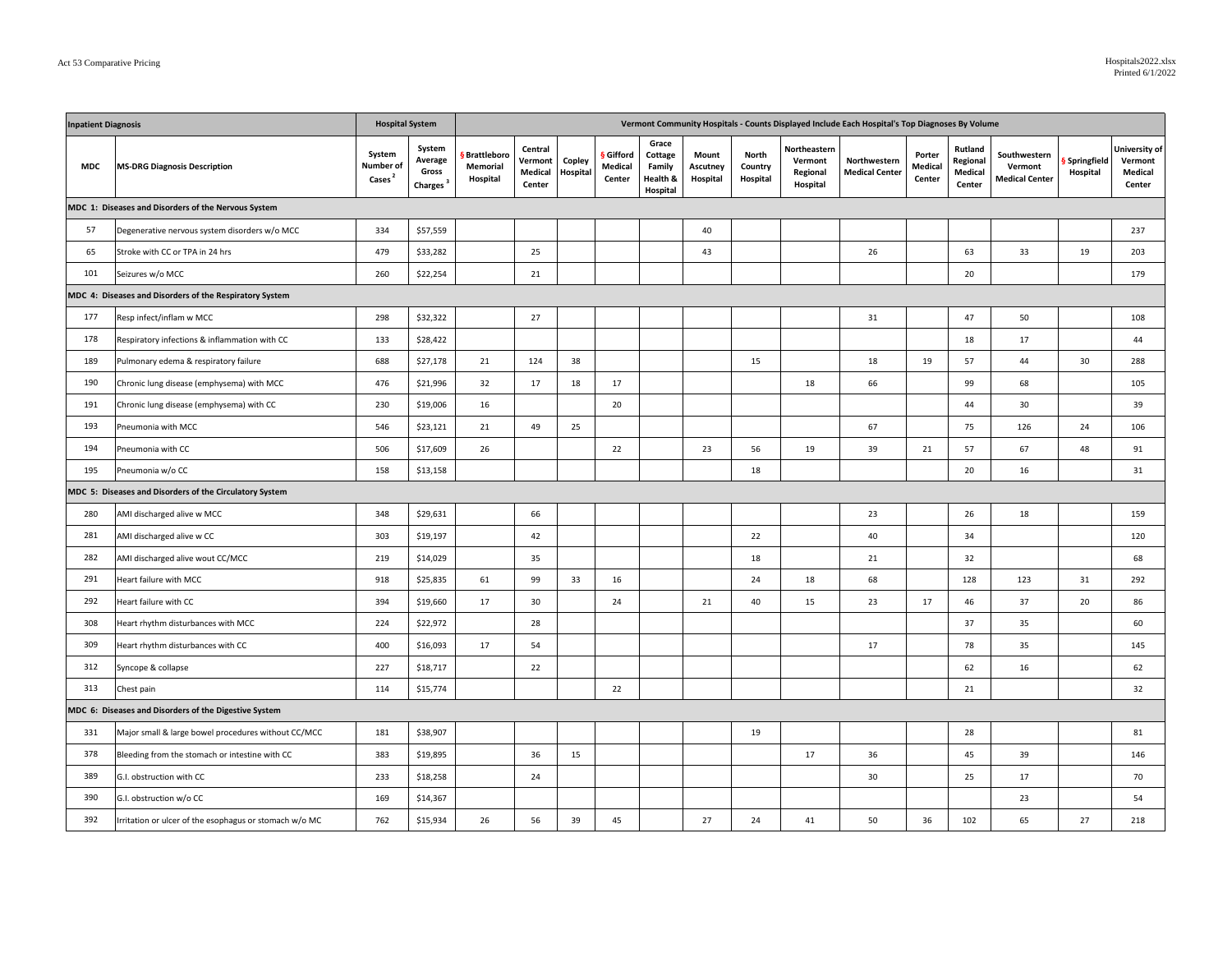| <b>Inpatient Diagnosis</b>                                        |                                                                                         |                                           | <b>Hospital System</b>                             |                                       |                                         |                    |                                       |                                                    |                               |                              |                                                 | Vermont Community Hospitals - Counts Displayed Include Each Hospital's Top Diagnoses By Volume |                             |                                          |                                                  |                         |                                               |
|-------------------------------------------------------------------|-----------------------------------------------------------------------------------------|-------------------------------------------|----------------------------------------------------|---------------------------------------|-----------------------------------------|--------------------|---------------------------------------|----------------------------------------------------|-------------------------------|------------------------------|-------------------------------------------------|------------------------------------------------------------------------------------------------|-----------------------------|------------------------------------------|--------------------------------------------------|-------------------------|-----------------------------------------------|
| <b>MDC</b>                                                        | <b>MS-DRG Diagnosis Description</b>                                                     | System<br>Number of<br>Cases <sup>2</sup> | System<br>Average<br>Gross<br>Charges <sup>3</sup> | § Brattleboro<br>Memorial<br>Hospital | Central<br>Vermont<br>Medical<br>Center | Copley<br>Hospital | <b>§</b> Gifford<br>Medical<br>Center | Grace<br>Cottage<br>Family<br>Health &<br>Hospital | Mount<br>Ascutney<br>Hospital | North<br>Country<br>Hospital | Northeastern<br>Vermont<br>Regional<br>Hospital | Northwestern<br><b>Medical Center</b>                                                          | Porter<br>Medical<br>Center | Rutland<br>Regional<br>Medical<br>Center | Southwestern<br>Vermont<br><b>Medical Center</b> | Springfield<br>Hospital | University of<br>Vermont<br>Medical<br>Center |
|                                                                   | MDC 8: Diseases and Disorders of the Musculoskeletal System and Connective Tissue       |                                           |                                                    |                                       |                                         |                    |                                       |                                                    |                               |                              |                                                 |                                                                                                |                             |                                          |                                                  |                         |                                               |
| 460<br>Fusion of spinal vertebra of the chest or low back w/o MCC |                                                                                         | 209                                       | \$75,292                                           |                                       |                                         |                    |                                       |                                                    |                               |                              |                                                 | 52                                                                                             |                             |                                          |                                                  |                         | 150                                           |
| 470                                                               | Hip or knee replacement or reattachment of feet or legs w/o<br>MCC                      | 1,901                                     | \$40,706                                           | 139                                   | 113                                     | 412                | 32                                    |                                                    |                               | 54                           | 67                                              | 61                                                                                             | 110                         | 338                                      | 98                                               | 34                      | 443                                           |
| 481                                                               | Hip & femur procedures except major joint w CC                                          | 284                                       | \$45,658                                           | 21                                    | 30                                      |                    |                                       |                                                    |                               |                              |                                                 |                                                                                                |                             | 45                                       | 39                                               |                         | 94                                            |
| 483                                                               | Upper extrem major joint & limb reattachment                                            | 261                                       | \$53,808                                           | 25                                    |                                         | 100                |                                       |                                                    |                               |                              |                                                 |                                                                                                |                             | 30                                       |                                                  |                         | 70                                            |
| 536                                                               | Fractures of hip & pelvis w/o MCC                                                       | 105                                       | \$19,610                                           |                                       |                                         |                    |                                       |                                                    |                               |                              |                                                 |                                                                                                |                             |                                          | 19                                               |                         | 33                                            |
| 552                                                               | Medical back problems w/o MCC                                                           | 237                                       | \$24,147                                           |                                       |                                         |                    |                                       |                                                    |                               |                              |                                                 | 15                                                                                             |                             | 16                                       | 17                                               |                         | 124                                           |
| 554                                                               | Bone diseases & arthropathies w/o MCC                                                   | 107                                       | \$31,452                                           |                                       |                                         |                    | 42                                    |                                                    |                               |                              |                                                 |                                                                                                |                             |                                          | 23                                               |                         | 17                                            |
| 559                                                               | Aftercare, musculoskeletal system and connective tissue with<br>MCC                     | 51                                        | \$45,233                                           |                                       |                                         |                    |                                       |                                                    | 23                            |                              |                                                 |                                                                                                |                             |                                          |                                                  |                         | 24                                            |
| 560                                                               | Aftercare, musculoskeletal system & connective tissue w CC                              | 251                                       | \$38,423                                           |                                       |                                         |                    |                                       |                                                    | 119                           |                              |                                                 |                                                                                                |                             |                                          |                                                  |                         | 110                                           |
| 561                                                               | Aftercare, musculoskeletal system & connective tissue w/o<br>CC/MCC                     | 105                                       | \$26,096                                           |                                       |                                         |                    |                                       |                                                    | 55                            |                              |                                                 |                                                                                                |                             |                                          |                                                  |                         | 43                                            |
| 563                                                               | FX, sprn, strn & disl except femur, hip, pelvis & thigh w/o MCC                         | 138                                       | \$19,153                                           |                                       |                                         |                    | 15                                    |                                                    |                               |                              |                                                 |                                                                                                |                             | 18                                       | 17                                               |                         | 37                                            |
|                                                                   | MDC 9: Diseases and Disorders of the Skin, Subcutaneous Tissue and Breast               |                                           |                                                    |                                       |                                         |                    |                                       |                                                    |                               |                              |                                                 |                                                                                                |                             |                                          |                                                  |                         |                                               |
| 603                                                               | A deep infection of the skin w/o MCC                                                    | 495                                       | \$15,789                                           | 46                                    | 44                                      | 24                 | 22                                    |                                                    | 17                            | 22                           |                                                 | 30                                                                                             | 19                          | 65                                       | 56                                               | 28                      | 111                                           |
|                                                                   | MDC 10: Endocrine, Nutritional and Metabolic Diseases and Disorders                     |                                           |                                                    |                                       |                                         |                    |                                       |                                                    |                               |                              |                                                 |                                                                                                |                             |                                          |                                                  |                         |                                               |
| 641                                                               | Dehydration w/o MCC                                                                     | 398                                       | \$17,595                                           | 27                                    | 26                                      |                    | 19                                    |                                                    |                               | 27                           |                                                 | 22                                                                                             |                             | 46                                       | 29                                               |                         | 150                                           |
|                                                                   | MDC 11: Diseases and Disorders of the Kidney and Urinary Tract                          |                                           |                                                    |                                       |                                         |                    |                                       |                                                    |                               |                              |                                                 |                                                                                                |                             |                                          |                                                  |                         |                                               |
| 683                                                               | Renal failure with CC                                                                   | 328                                       | \$18,160                                           | 21                                    | 32                                      | 27                 |                                       |                                                    | 15                            | 18                           |                                                 |                                                                                                |                             | 58                                       | 17                                               |                         | 99                                            |
| 690                                                               | Kidney or urinary tract infection w/o MCC                                               | 440                                       | \$17,258                                           | 16                                    | 17                                      |                    | 23                                    |                                                    |                               | 29                           | 16                                              | 34                                                                                             |                             | 56                                       | 56                                               | 30                      | 123                                           |
|                                                                   | MDC 14: Pregnancy, Childbirth, and the Puerperium                                       | 2,377                                     | \$24,308                                           | 141                                   | 121                                     | 74                 | 84                                    |                                                    |                               | 100                          | 96                                              | 189                                                                                            | 164                         | 156                                      | 261                                              |                         | 991                                           |
| 768                                                               | Vaginal delivery w o.r. proc except steril &/or D&C                                     | 142                                       | \$15,507                                           |                                       |                                         |                    |                                       |                                                    |                               |                              |                                                 |                                                                                                | 38                          |                                          |                                                  |                         | 57                                            |
| 787                                                               | Cesarean section w/o sterilization w CC                                                 | 305                                       | \$24,308                                           | 21                                    |                                         |                    |                                       |                                                    |                               |                              |                                                 | 19                                                                                             |                             | 23                                       |                                                  |                         | 184                                           |
| 788                                                               | Cesarean section w/o sterilization w/o CC/MCC                                           | 699                                       | \$19,570                                           | 42                                    | 55                                      | 18                 |                                       |                                                    |                               | 43                           |                                                 | 87                                                                                             | 32                          | 33                                       | 68                                               |                         | 295                                           |
| 806                                                               | Vaginal delivery w/o sterilization/D&C w CC                                             | 727                                       | \$11,806                                           | 48                                    | 33                                      | 25                 | 22                                    |                                                    |                               | 23                           | 41                                              | 36                                                                                             | 34                          | 105                                      | 49                                               |                         | 311                                           |
| 807                                                               | Vaginal delivery w/o sterilization/D&C w/o CC/MCC                                       | 2,377                                     | \$10,342                                           | 141                                   | 121                                     | 74                 | 84                                    |                                                    |                               | 100                          | 96                                              | 189                                                                                            | 164                         | 156                                      | 261                                              |                         | 991                                           |
| 833                                                               | Other antepartum diagnosis w/o o.r. procedure w/o CC/MCC                                | 163                                       | \$9,356                                            |                                       |                                         |                    | 22                                    |                                                    |                               |                              |                                                 |                                                                                                |                             |                                          | 16                                               |                         | 86                                            |
|                                                                   | MDC 15: Newborns and Other Neonates with Conditions Originating in the Perinatal Period |                                           |                                                    |                                       |                                         |                    |                                       |                                                    |                               |                              |                                                 |                                                                                                |                             |                                          |                                                  |                         |                                               |